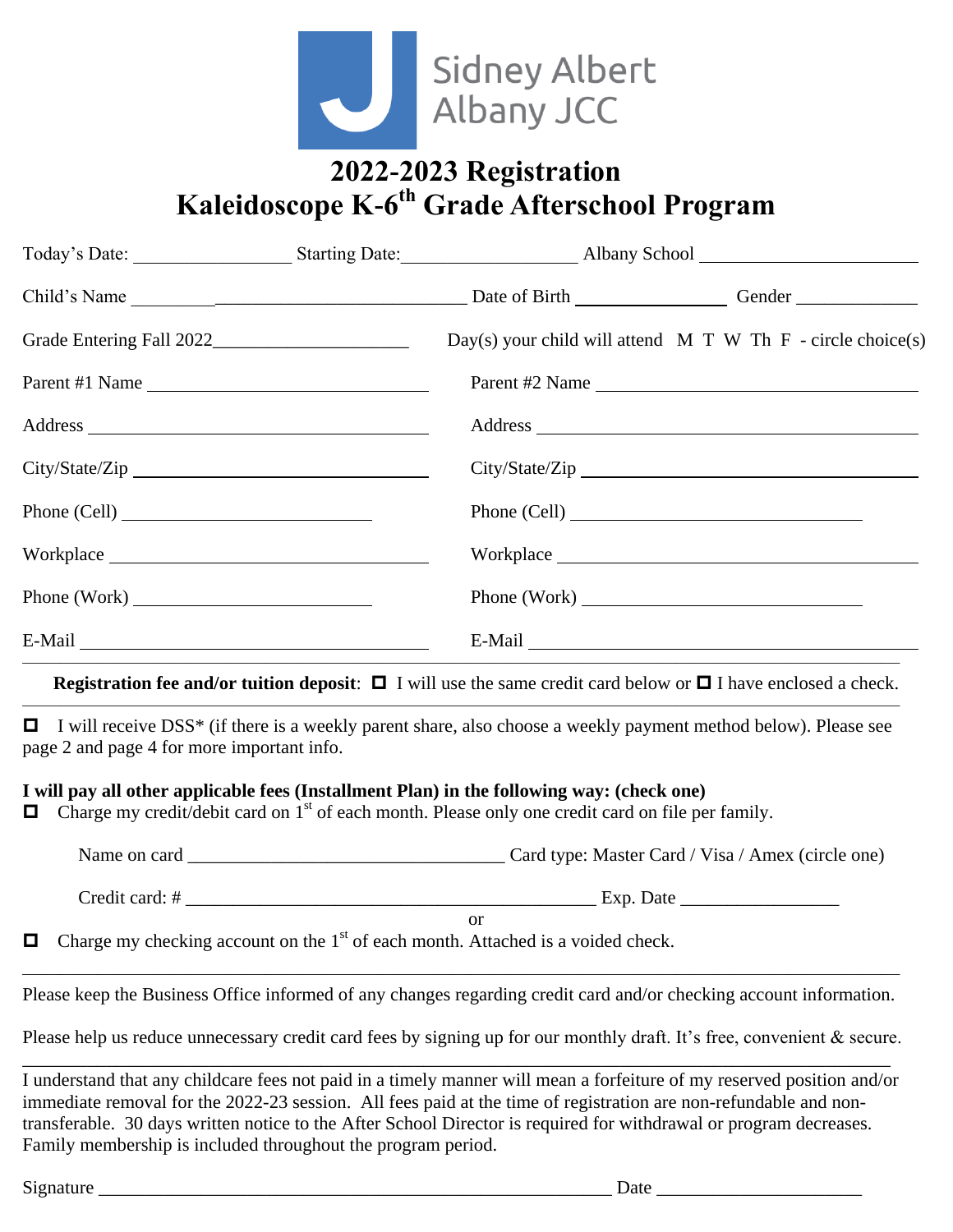

# **2022-2023 Registration Kaleidoscope After School Program**

Payment and Policy Information

Tuition (Family Albany JCC membership included – one time \$99 Member Registration fee for new families)

- 5 Days/Week \$316/month
- 4 Days/Week \$280/month
- 3 Days/Week \$241/month
- 2 Days/Week \$193/month
- 1 Day/Week \$154/month

### Registration Fee

\$50 one-time fee per child for NEW REGISTRANTS ONLY (also see above for Membership one time fee). **Non-refundable/Non-transferable**

### **Deposit**

At Registration: One month tuition due - **Non-refundable/Non-transferable**

Tuition Payment Schedule

On the 1<sup>st</sup> of each month, tuition for the following month is due. All fees are based on 181 school days.

DSS\*

\*Please see page 4 – section 15, and complete info below.

DSS Caseworker Name and Phone Number: \_\_\_\_\_\_\_\_\_\_\_\_\_\_\_\_\_\_\_\_\_\_\_\_\_\_ \_\_\_\_\_\_\_\_\_\_\_\_\_\_\_\_\_\_\_\_\_\_\_\_\_

### Additional Information

The rates above are based on one child in program.

**10% sibling discount** given when 2 or more children are enrolled in a licensed SAAJCC Childcare program. Discount(s) will be applied to the lower tuition(s).

Discount(s) (based on total program costs) will be applied to installments beginning 9/1/2022.

Any DECLINED bank drafts (checking account installment plans) are subject to a service fee.

I understand that, barring any changes to my child's program, I agree to the applicable installment plan as stated above, and that deductions will be taken per my preferred method of payment as indicated on the registration sheet.

| Signature:             |      | Date: |  |
|------------------------|------|-------|--|
| Name (Please print): _ |      |       |  |
|                        |      |       |  |
| Staff: Approved        | Date |       |  |

(No contracts to be accepted without approval of SAAJCC staff)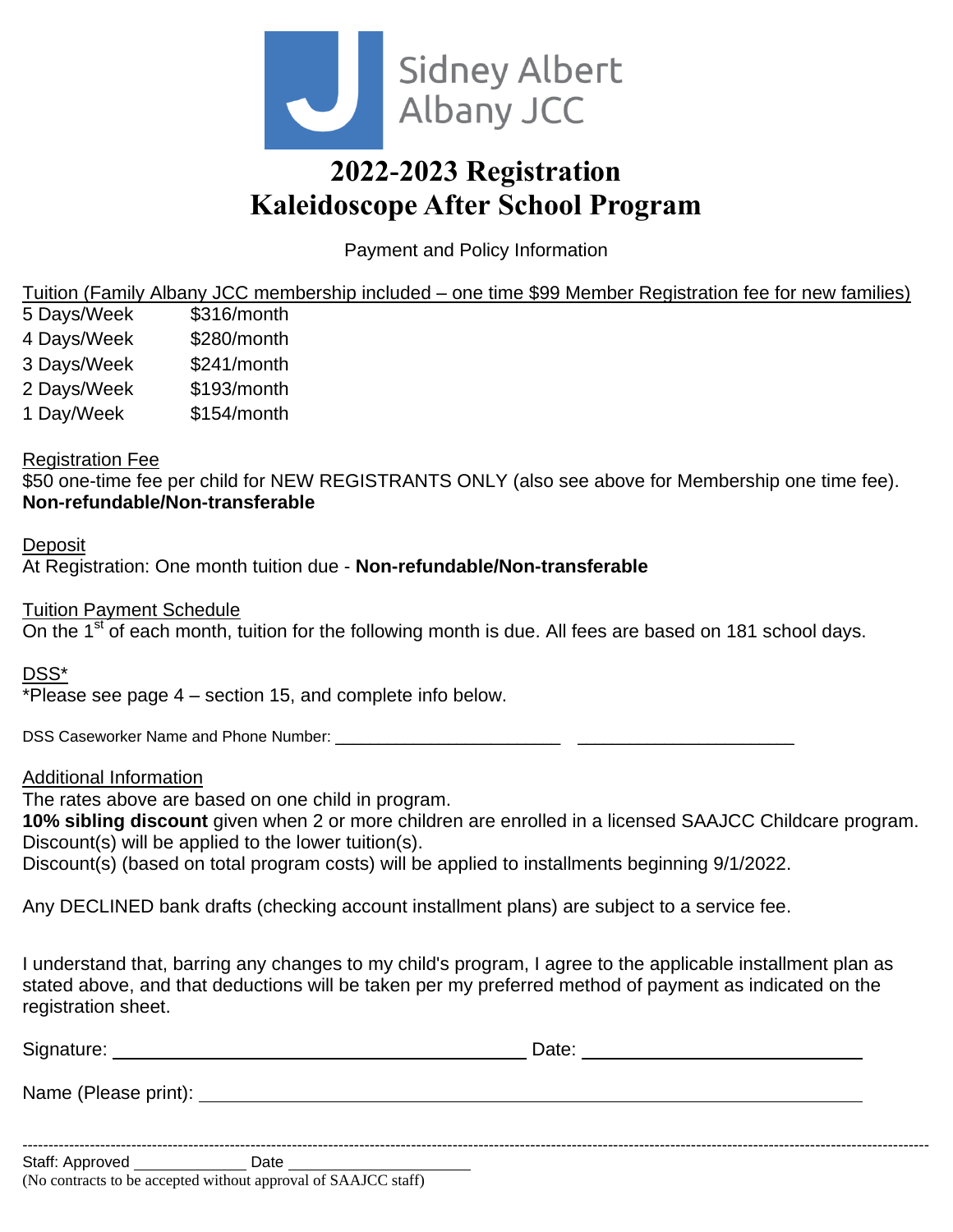# **Kaleidoscope After School Department Contract**

I, \_\_\_\_\_\_\_\_\_\_\_\_\_\_\_\_\_\_\_\_\_\_\_\_\_\_\_\_\_\_\_\_\_\_\_\_\_\_\_\_\_\_\_\_\_\_\_\_\_\_\_\_\_\_\_\_\_\_\_\_\_\_\_\_\_, understand the following:

- **1. If my child is ill or is going to miss some time at the Sidney Albert Albany Jewish Community Center, SAAJCC, Kaleidoscope Program**, **I will call in (518-438-6651 x110) or put it in writing prior to the start of the daily program.**
- 2. I have chosen a payment plan on the attached sheet. **All tuition payments are non-refundable. Should the program be closed when your monthly payment is due, a prorated tuition amount will be assessed upon re-opening.** I understand that for the SAAJCC Afterschool program, tuition is paid monthly or can be paid in full. **An automatic payment method must be set up to register in the program. NO CREDITS** will be given when the service is not used. I will give 30 days' written notice when I am terminating child care **or the entire month will be due and payable. Any changes to the automatic payment plan must be given in writing at least one week in advance. Any set increases or decreases to program days, outside of drop in requests or cancellations, must be given in writing at least two weeks in advance.**
- 3. **I understand that if I am late picking up my child, I will be charged a late pick-up fee on my next month's bill.**  This policy will be strictly enforced. **The program ends daily at 6:00 pm**. **THE LATE FEE IS \$1.00/minute.**

4. If my child becomes ill, I will be called to pick him/her up within a reasonable amount of time. My child must be fever free for 72 hours before being allowed to return to the program. **For any medical items noted on page 5, such as an allergy or asthma, SAAJCC will require additional NYS forms - Individual Health Care Plan, Allergy Plan form, and a Med Consent form if there is an Epi-Pen or Inhaler**. **The NYS Allergy Plan and Med Consent form must be completed by both a parent and the child's physician. These two forms must be updated every six months**. **All of these forms noted above are available from the After School Director. Any emergency medications must be in the original container labeled with child's name and a copy of the prescription/script.** 

- 5. During the winter months all children will be required to wear a hat or hood, gloves or mittens, snow pants or a change of pants, boots and a warm coat in order to participate in daily outdoor play. It is recommended that each child have a spare pair of pants and socks, which may be left at the Program. I will supply my child with these things. If not, I understand s/he will not go outside.
- 6. I note that the SAAJCC **VACATION CAMP is offered for Kindergarten to Sixth Grade on all Albany School District closings (except for SAAJCC Holiday closings).** Advanced registration required based on the following conditions and follows the SAAJCC Holiday schedule. \$66 per day (50% off 5 day children per day)

K-6<sup>th</sup> Grade Vacation camp days will be available at an additional rate. Separate registration is required for Vacation Camp. Forms will be available at the information table at the SAAJCC Website or at the JCC. Spaces are limited and on a first come, first serve basis. **I understand my child(ren) may be registered and attend Vacation Camp only if all payments are completely up-to-date for all accounts**. My child must be at the SAAJCC by 9:00 a.m. PROMPTLY, as special activities are planned.

7. I understand that the SAAJCC cannot be held responsible for lost items of clothing, toys, etc.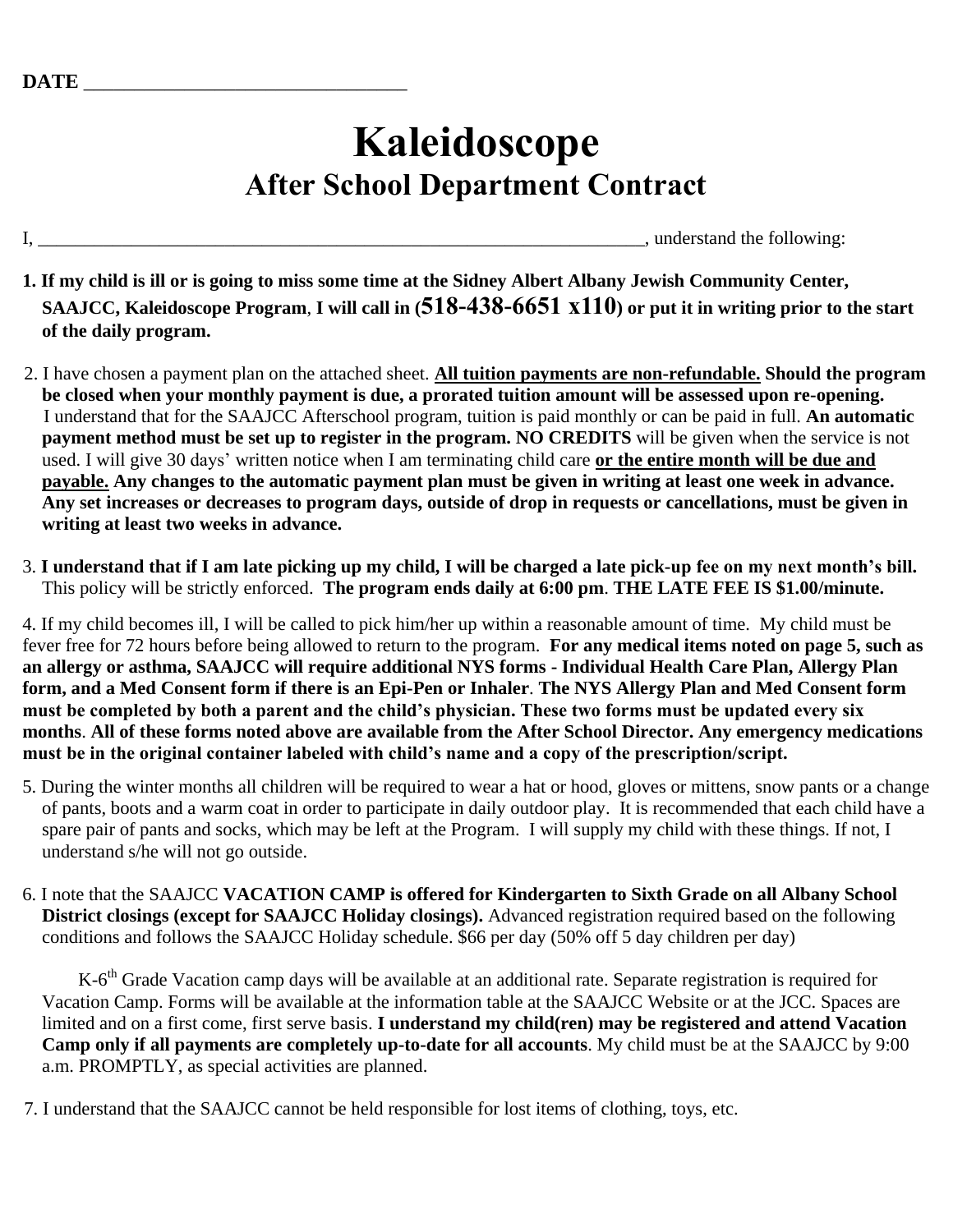8. Snow Policy - The SAAJCC After School Program will be held every day, as per school district calendar. On days when snow/inclement weather lead to school closings, our program will also close. On days when the school district cancels all after school activities or has an early dismissal, our program will also close. Please watch the weather and be alert for such closings and cancellations. Please register for the Messenger Network at **https://www.albanyschools.org/communications/alert** 

- 9. I understand that Drop-in Days will cost **\$26/Day** when additional after school care, outside of the original registration is needed. Once payment has been completed at the SAAJCC facility, it is the **PARENT/GUARDIAN REPSONSIBILTY TO NOTIFY THE SCHOOL OFFICE SO YOUR CHILD ARRIVES SAFELY TO PROGRAM ON THAT DROP IN DAY(S).** *This sibling discount does not apply to Drop-in Day fees.*
- 10. If a discipline problem arises, I will be notified by the SAAJCC After School Director or Assistant Director. I understand that all attempts will be made between staff and myself to rectify the situation. If after this, the situation still occurs, I realize that my child may be placed on temporary suspension or dismissed from the program. Suspension and dismissal are at the discretion of the After School Director and the Director of Youth Services. I understand that a strict discipline policy will be used to deal with problem behaviors. The policy includes three strikes: verbal warning, time out, and documentation in the behavior log (which is to be signed by a parent at pick up on the day of the incident).
- 11. The SAAJCC Staff are NYS Mandated Reporters and are required to report signs of abuse and maltreatment to Child Protective Services (CPS) immediately. The incident will be documented, phone call made to CPS, and then the child, if still in program, will be kept comfortable by Program Staff.
- 12. I understand that I must provide the SAAJCC with all court documents pertaining to custody and support matters involving my child if it is expected to be an issue.
- 13. I understand that, by signing this contract, I will personally be responsible for the payment of all amounts and fees due to the SAAJCC. All fees are due regardless of absenteeism or holiday closings.
- 14. The SAAJCC reserves the right to terminate this contract at any time and remove the child from the program.
- 15. **DSS Disclaimer: Any family awarded funding via DSS for childcare at any point will be provided with additional paperwork once we receive the award letter from DSS. You will be responsible for your parent portion as indicated by DSS and any additional balance each month totaling up to the monthly cost of tuition for the program in which your child is enrolled. Until an award letter is received from DSS our systems and billing will reflect all tuition costs as put forth. Payments for any balances owed are due on the 1<sup>***st***</sup> of each month via the convenient option of setting up a credit/debit card on file to be charged on the 1st of each month.**

**16. Adverse Childhood Experiences (ACEs): please review this website prior to completing the registration <https://ocfs.ny.gov/programs/cwcs/aces.php>**

Date Parent's Signature

\_\_\_\_\_\_\_\_\_\_\_\_\_\_\_\_\_\_\_\_\_\_\_\_\_\_\_\_\_\_\_\_\_ \_\_\_\_\_\_\_\_\_\_\_\_\_\_\_\_\_\_\_\_\_\_\_\_\_\_\_\_\_\_\_\_\_\_\_\_\_\_\_\_\_\_\_\_\_\_\_

**(Both parents, please sign if possible)** \_\_\_\_\_\_\_\_\_\_\_\_\_\_\_\_\_\_\_\_\_\_\_\_\_\_\_\_\_\_\_\_\_\_\_\_\_\_\_\_\_\_\_\_\_\_\_

Parent's Signature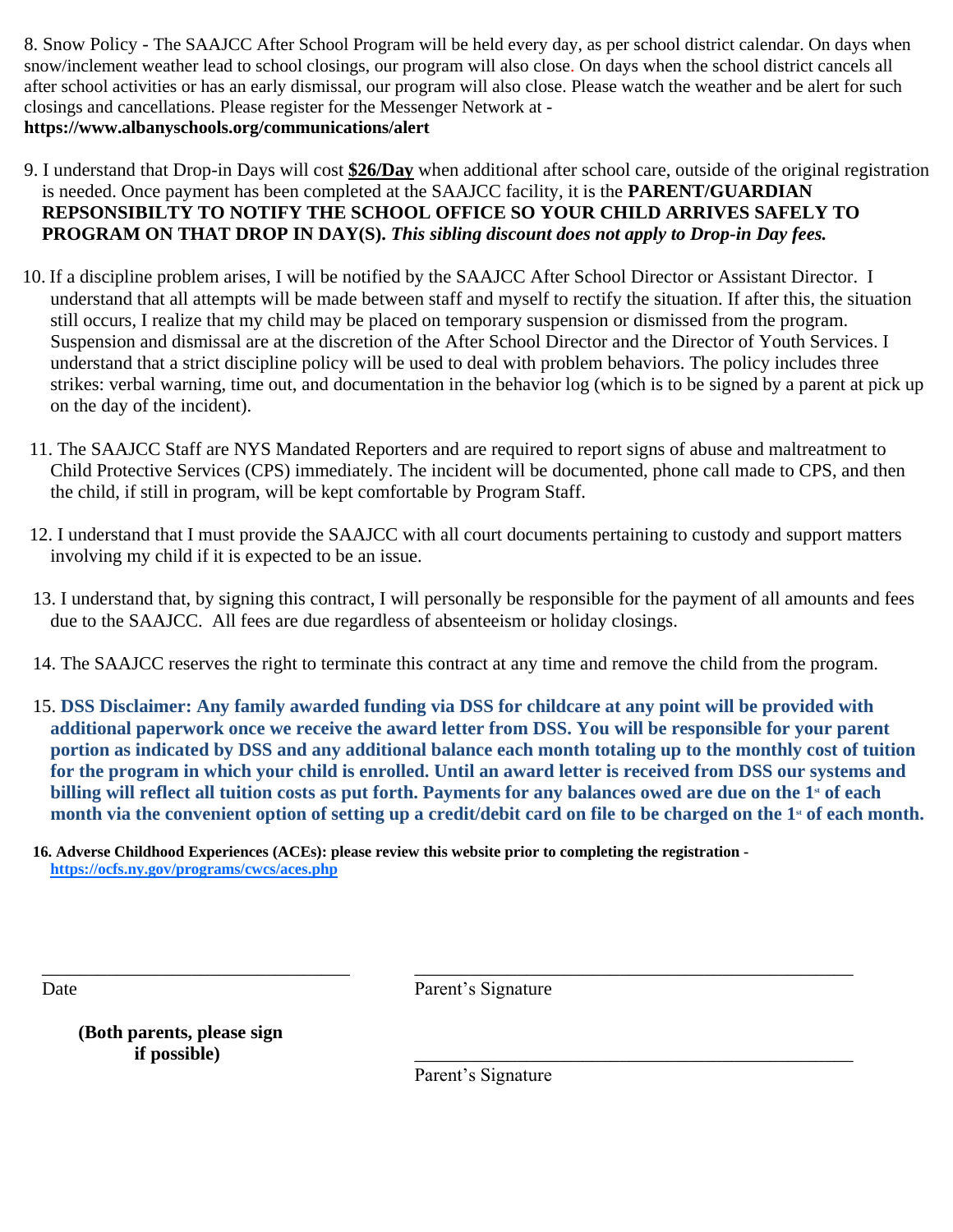# **STUDENT PROFILE**

|  | Does your child attend other after school/extracurricular activities? |
|--|-----------------------------------------------------------------------|
|  |                                                                       |

What factors were *important* in your decision to send your child to **SAAJCC After School**?

- 
- \_\_\_ Location \_\_\_ General Program \_\_\_ Programming
- 
- \_\_\_ Cost \_\_\_ Reputation \_\_\_ Staff
- 

Child's name

- 
- Let Facility **Example 2.** Referral from friends The Child's friend(s) attending

Other

Are there any specific activities that you would like your child to do at the after school program?

Would you like your child to be a member of our Homework Club? (We will report to the homework space each day following snack and remain there until all homework is completed) **YES / NO**

**DOES YOUR CHILD HAVE ANY ALLERGIES, PHYSICAL, EMOTIONAL, BEHAVIORAL, OR OTHER MEDICAL CONDITION THAT HAS LASTED MORE THAN 12 MONTHS? IF SO, PLEASE LIST HERE, AND REQUEST AN OCFS INDIVIDUAL HEALTH CARE PLAN, OCFS ALLERGY PLAN FORM, AND/OR OCFS MEDICAL CONSENT FORM FROM THE JCC:** 

#### **FAMILY INFORMATION**

Number of children \_\_\_\_\_\_\_\_\_\_\_\_\_\_\_\_

If parents are separated or divorced, what is the custody arrangement?

Please contact the Director if there are any events or experiences outside of school that might affect your child in the after school program. Or, explain here:

How do you describe your child?

Current interests?

Activities she/he dislikes?

Are there any family religious observances about which you would like us to know?

\_\_\_\_\_\_\_\_\_\_\_\_\_\_\_\_\_\_\_\_\_\_\_\_\_\_\_\_\_\_\_\_\_ \_\_\_\_\_\_\_\_\_\_\_\_\_\_\_\_\_\_\_\_\_\_\_\_\_\_\_\_

#### **PHOTOGRAPHIC RELEASE (if unsigned, then your child is on the NO PHOTO LIST):**

**I hereby grant permission for the use of photographs and video of the aforementioned child, and, without limitation, to use such pictures and video in connection with after school purposes. If permission is granted, the after school program is released from any claims, whatever they may be, that arise in said regard.**